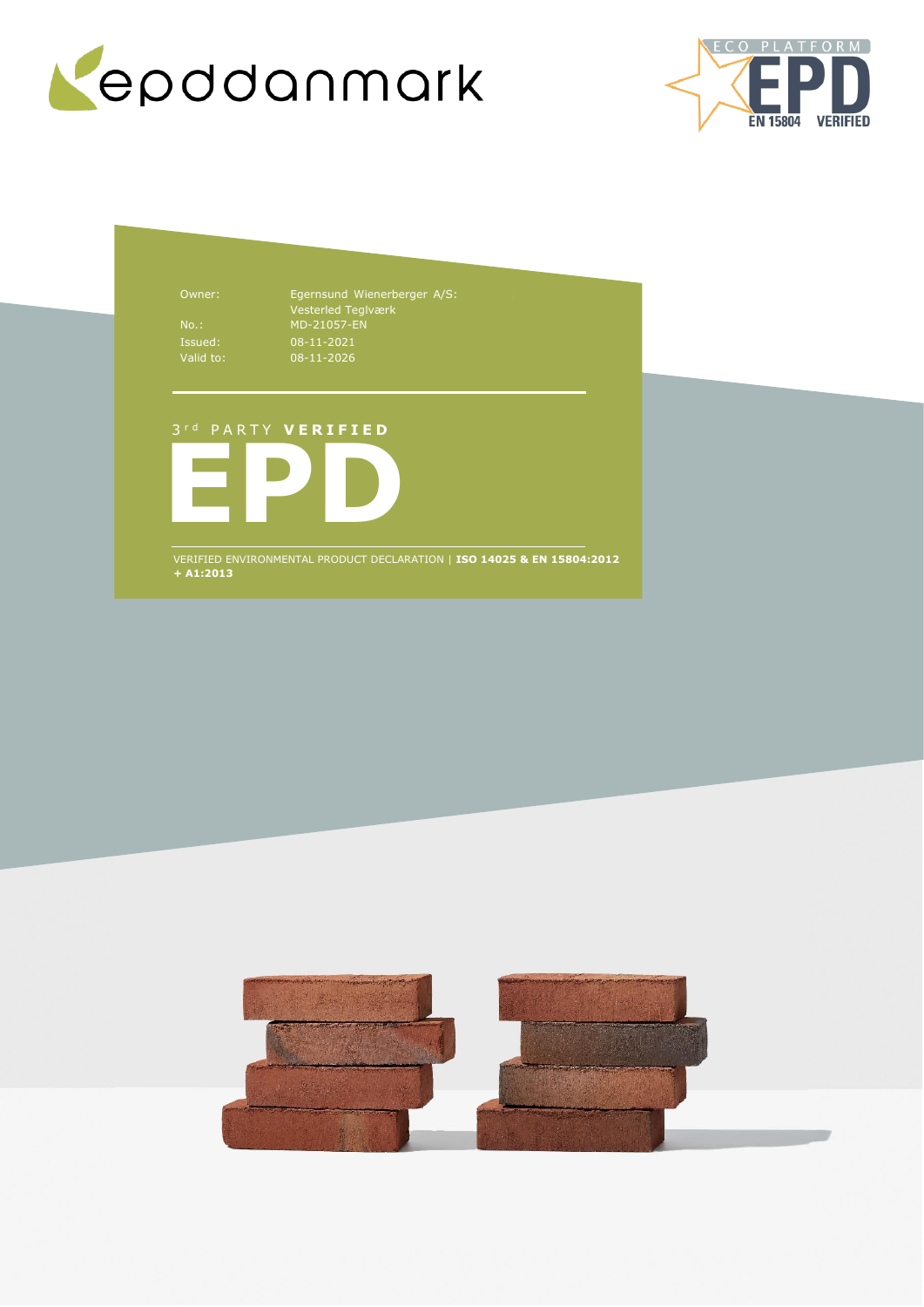

### **Owner of declaration**

Egernsund Wienerberger A/S Rørmosevej 85 DK-3200 Helsinge CVR: 10502306

# **Programme operator**

Danish Technological Institute Gregersensvej 2630 Taastrup

### **Programme**

EPD Danmark Gregersensvej 2630 Taastrup www.epddanmark.dk

### **Declared product**

1 tonne of red or brown bricks based on Danish red-firing clay, e.g. EW2260, EW2216 and EW2207. Produced using certified green electricity and either natural gas or certifieg biogas (bionaturgas).

# **Production site**

Vesterled Teglværk Vandmøllevej 1 6400 Sønderborg

### **Product use**

Bricks are used to build walls, pillars and partitions.

### **Declared unit**

1 tonne of red or brown bricks based on Danish red-firing clay and produced at Vesterled Teglværk using natural gas or certified biogas. Certified green electricity is used at production site. Expected average reference service life of 150 years.



DANISH<br>TECHNOLOGICAL<br>INSTITUTE

Repodanmark

 $\blacktriangleright$ 

**Issued:** 08-11-2021

**Valid to:** 08-11-2026

**Basis of calculation** This Environmental Product Declaration is developed in accordance with ISO 14025 and EN 15804:2012 + A1:2013.

### **Comparability**

EPDs of construction products may not be comparable if they do not comply with the requirements in EN 15804:2012 + A1:2013. EPD data may not be comparable if the datasets used are not developed in accordance with EN 15804:2012 + A1:2013 and if the background systems are not based on the same database.

#### **Validity**

This EPD has been verified in accordance with ISO 14025 and is valid for 5 years from the date of issue.

#### **Use**

The intended use of an EPD is to communicate scientifically based environmental information for construction products, for the purpose of assessing the environmental performance of buildings.

#### **EPD type**

☐Cradle-to-gate ☐Cradle-to-gate with options ☒Cradle-to-grave

Tiles & Bricks Europe (2014) PCR for Clay Construction Products – "Guidance document for developing an EPD" serves as the cPCR

Independent verification of the declaration and data, according to EN ISO 14025

□ internal **I I** axternal

Third party verifier:

Ninley-Backton

*Ninkie Bendtsen*

LKAlas

*Henrik Fred Larsen EPD Danmark*

|                               | Life cycle stages and modules ( $MND =$ module not declared) |                |                |                         |           |             |           |             |               |                              |                             |                                       |                               |                     |                |                                                         |
|-------------------------------|--------------------------------------------------------------|----------------|----------------|-------------------------|-----------|-------------|-----------|-------------|---------------|------------------------------|-----------------------------|---------------------------------------|-------------------------------|---------------------|----------------|---------------------------------------------------------|
| Product                       |                                                              |                |                | Construction<br>process |           | Use         |           |             | End of life   |                              |                             |                                       | Beyond the system<br>boundary |                     |                |                                                         |
| Raw material<br><b>Alddns</b> | ransport                                                     | Manufacturing  | ransport       | Installation<br>process | Jse       | Maintenance | Repair    | Replacement | Refurbishment | Operational<br>use<br>energy | Operational<br>use<br>water | construction<br>demolition<br>e<br>De | Transport                     | processing<br>Waste | Disposal       | ≧<br>recover<br>ecycling<br>potential<br>Re-use,<br>and |
| A1                            | A2                                                           | A <sub>3</sub> | A <sub>4</sub> | A <sub>5</sub>          | <b>B1</b> | <b>B2</b>   | <b>B3</b> | <b>B4</b>   | <b>B5</b>     | <b>B6</b>                    | <b>B7</b>                   | C <sub>1</sub>                        | C <sub>2</sub>                | C <sub>3</sub>      | C <sub>4</sub> | D                                                       |
| X                             | X                                                            | X              | X              | X                       | X         | X           | X         | X           | X             | X                            | X                           | X                                     | X                             | Χ                   | X              | X                                                       |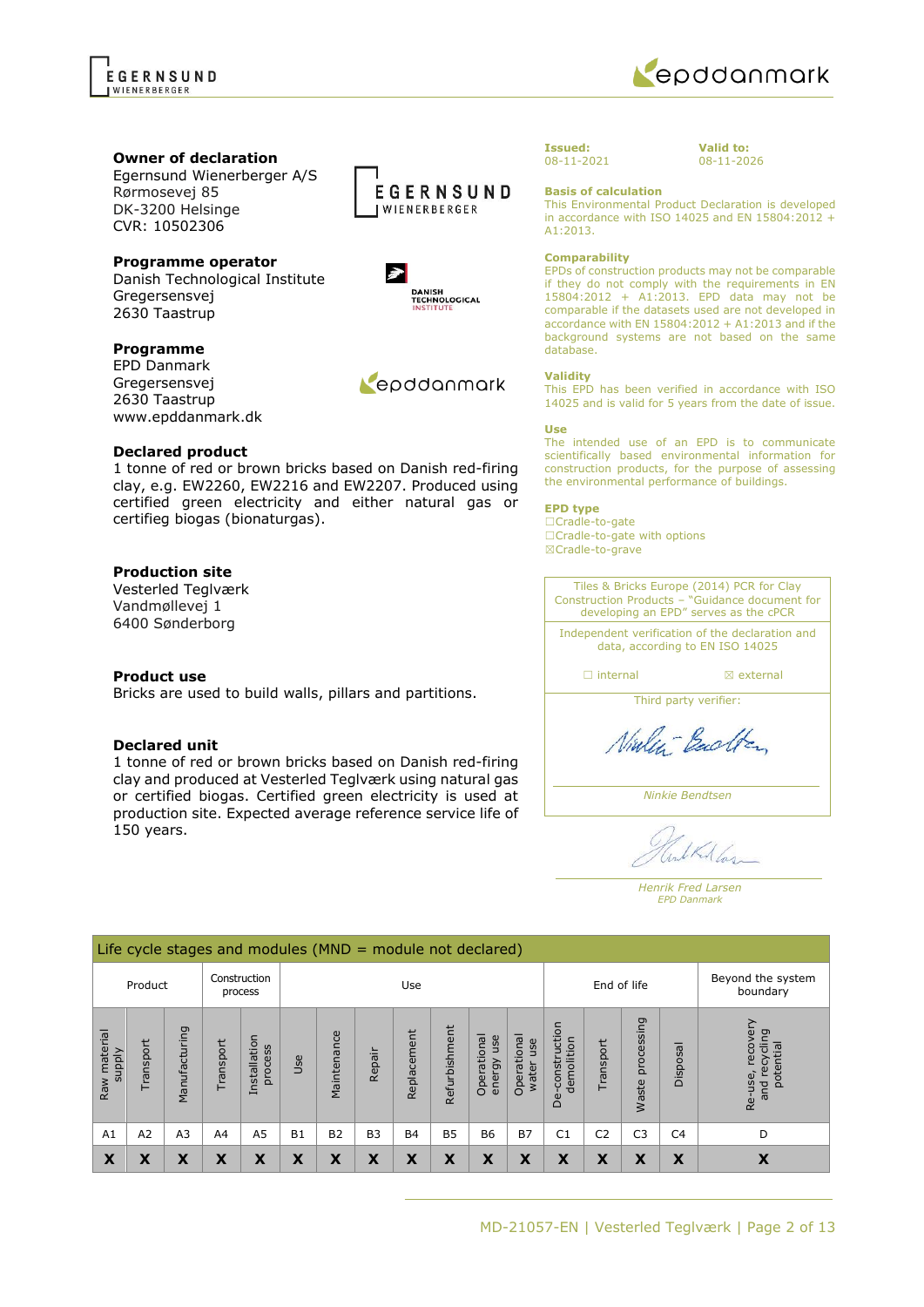



# Product information

**Product description** The product is a red or brown brick based on red-firing clay. Produced using green electricity and either natural gas or biogas. The product components and packaging materials are shown in the tables below.

| <b>Material</b>              | Weight-% of declared product |
|------------------------------|------------------------------|
| Danish red clay (red-firing) | 93                           |
| Chamotte                     | 0.11                         |
| Sand                         | 4.9                          |
| Manganese oxide              | 0,038                        |
| Barium carbonate             | 0,14                         |
| Water                        | 2,0                          |
| <b>TOTAL</b>                 | 100                          |

| <b>Packaging</b>    | Weight-% of packaging |
|---------------------|-----------------------|
| I DPF-film          | 68                    |
| Plastic strap (PET) |                       |
| Cardboard           | 30                    |
| <b>TOTAL</b>        | 100                   |

**Representativeness** This declaration, including data collection, the modelled foreground system and the results, represents 1 tonne of bricks form the production site located in Nybøl, Sønderborg, Denmark. Product specific data are based on average values collected from 2020.

Background data are based on the GaBi database, supplemented with a few datasets from Ecoinvent. Generally, the used background datasets are of high quality and less than or 5 years old. All datasets are less than 10 years old.

**Dangerous substances** Bricks do not contain substances listed in the "Candidate List of Substances of Very High Concern for authorisation" <http://echa.europa.eu/candidate-list-table> Absence of these substances are declared by the producer.

**Essential characteristics (CE)** Bricks are covered by the scope of the harmonized standard EN 771- 1:2011+A1:2015. Furthermore, DoP's (Declaration of Performance) exist for each covered brick.

> DoP's can be obtained through Egernsund Wienerberger's website. [\(https://www.egernsund.com/vaerktojer-service/projektberegning](https://www.egernsund.com/vaerktojer-service/projektberegning-teknisk-information/dop-ce-deklarationer.html)[teknisk-information/dop-ce-deklarationer.html\)](https://www.egernsund.com/vaerktojer-service/projektberegning-teknisk-information/dop-ce-deklarationer.html).

For further technical information can be obtained by contacting the manufacturer or on the manufacturers website:

[https://www.egernsund.com](https://www.egernsund.com/)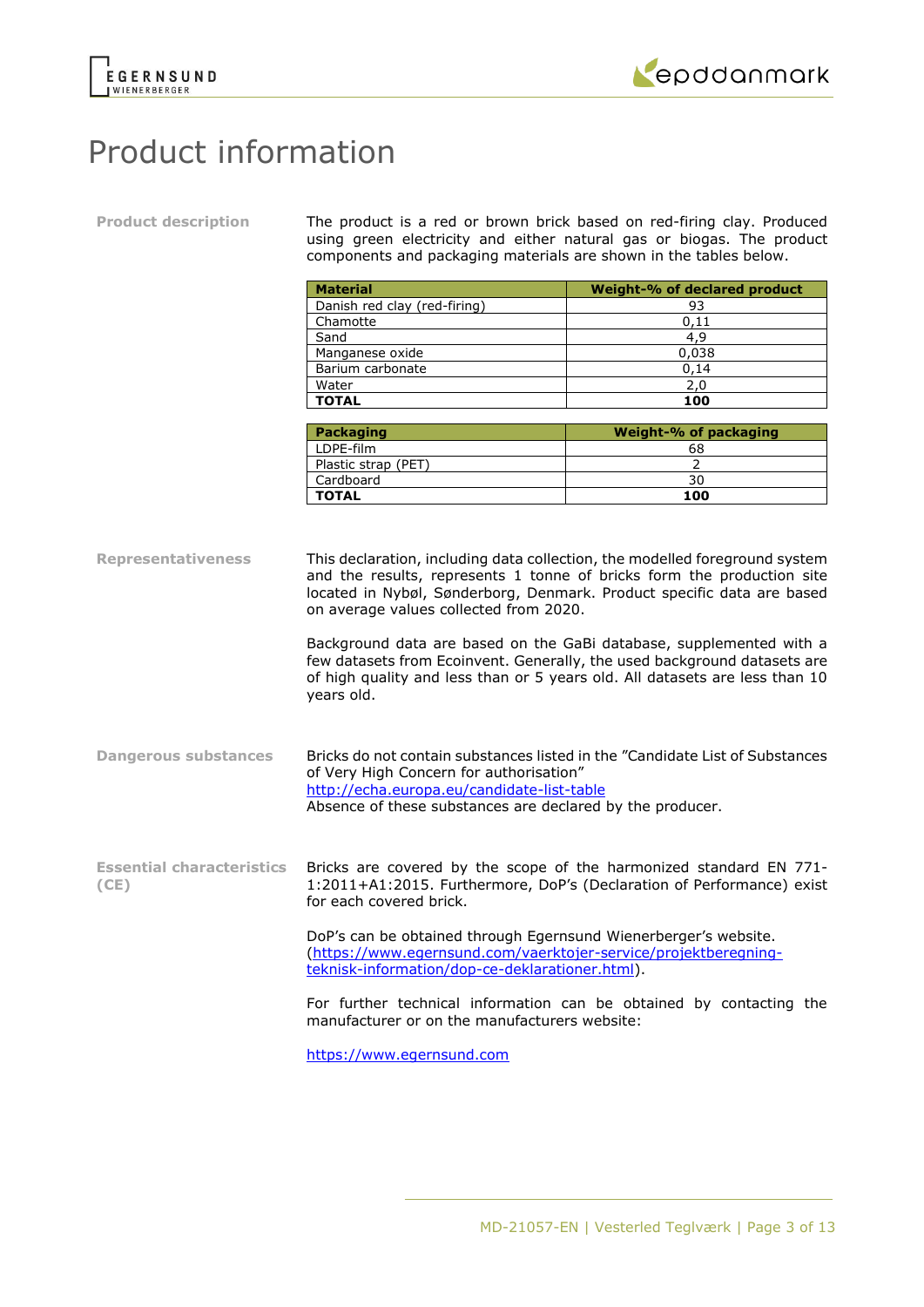



**Reference Service Life (RSL)**

150 years.

RSL is based on the cPCR for clay construction products: "*For clay construction products, the RSL is 150 years. Studies have shown that clay construction products stand out with their high durability and prevail with no maintenance and a life span of 150 years or more*".

**Product illustrations:** The illustrated products below are examples of products covered by this EPD.



EW2260 Red coal



EW2216 Pakhustegl EW2207 Rød Mørk

Links to product examples:

[https://www.egernsund.com/produkter/mursten/facademursten/ew2207](https://www.egernsund.com/produkter/mursten/facademursten/ew2207-rod--mork.html) [rod--mork.html](https://www.egernsund.com/produkter/mursten/facademursten/ew2207-rod--mork.html) [https://www.egernsund.com/produkter/mursten/facademursten/ew2216-](https://www.egernsund.com/produkter/mursten/facademursten/ew2216-pakhustegl.html)

[pakhustegl.html](https://www.egernsund.com/produkter/mursten/facademursten/ew2216-pakhustegl.html)

[https://www.egernsund.com/produkter/mursten/facademursten/ew2260](https://www.egernsund.com/produkter/mursten/facademursten/ew2260-red-coal.html) [red-coal.html](https://www.egernsund.com/produkter/mursten/facademursten/ew2260-red-coal.html)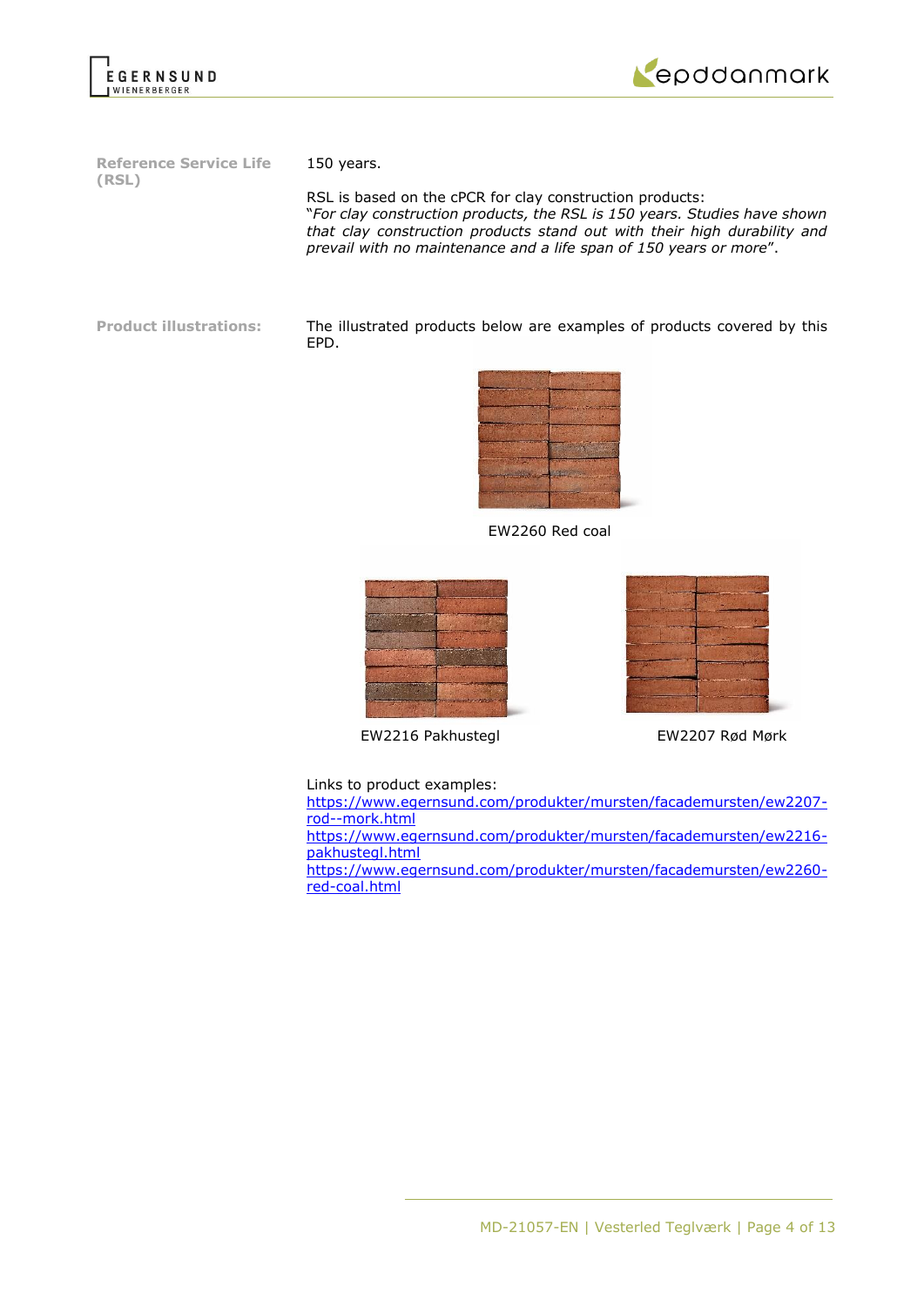



# LCA background

**Declared unit** The LCI and LCIA results in this EPD relates to 1 tonne of bricks.

| <b>Name</b>                | <b>Value</b> | Unit              |
|----------------------------|--------------|-------------------|
| Declared unit              |              | tonne             |
| Density                    | 1725-1775    | kq/m <sup>3</sup> |
| Conversion factor to 1 kg. | 0.001        | -                 |

**PCR** This EPD is developed according to the core rules for the product category of construction products in EN  $15804:2012 + A1:2013$  and the product specific PCR "TBE PCR for clay construction products" (cPCR).

This EPD does not include additional impact categories recommended in the PCR since these have not commonly been included in former danish EPDs on bricks and since these categories are now outdated and new versions included in EN15804+A2.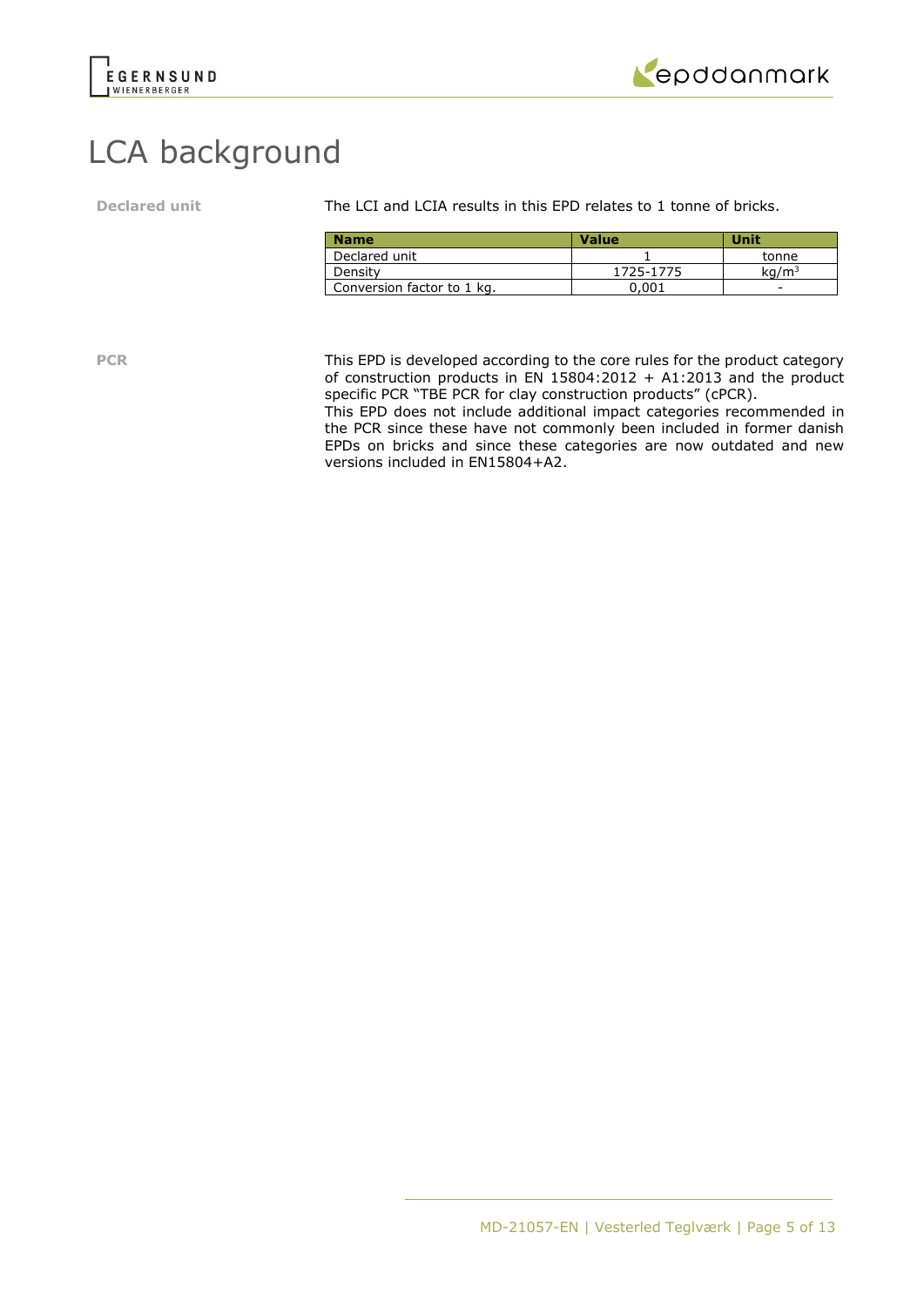



**Flow diagram**



The flow diagram conforms with the requirements in the modular approach and shows the production phase A3 for brick production (Vesterled Teglværk only uses "soft stone press", no "extruder" and no "handcut"). The remaining phases are described below.

**System boundary** This EPD is based on a cradle-to-grave LCA (module A1-D), in which 100 weight-% has been accounted for. All relevant processes during the life cycle of the product has been accounted for and no life cycle stages has been omitted, in which significant environmental impacts are taking place. The use stage B1-B7 is assessed to be not relevant.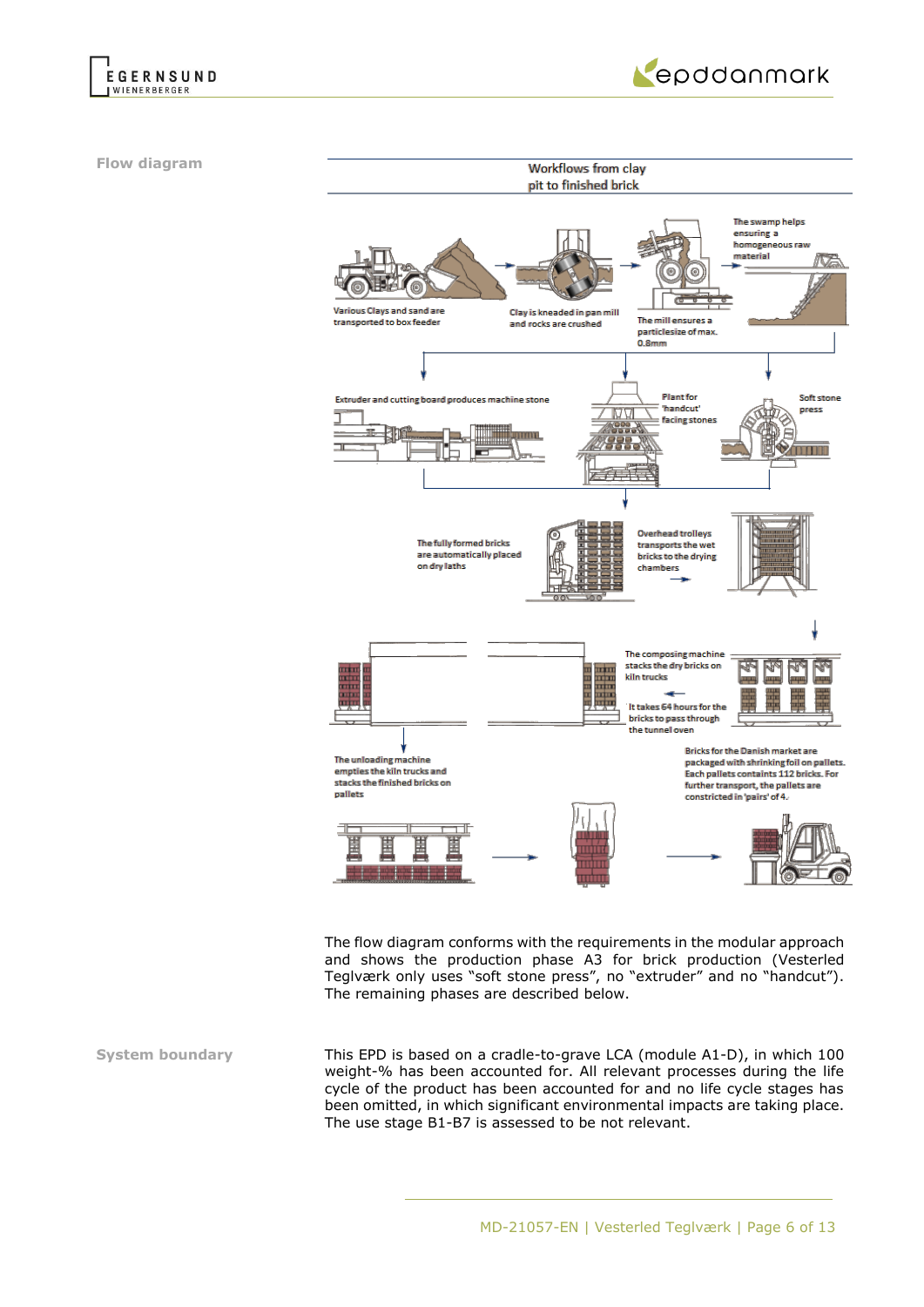

The general rules for the exclusion of inputs and outputs follows the requirements in EN 15804:2012 + A1:2013, 6.3.5, where the total of neglected input flows per module shall be a maximum of 5 % of energy usage and mass and 1 % of energy usage and mass for unit processes.

Key assumptions for the system boundary are described in each life cycle phase.

### **Product stage (A1-A3) includes**:

- A1 Extraction and processing of raw materials
- A2 Transport to the production site
- A3 Manufacturing processes

The product stage comprises the acquisition of all raw materials, products and energy, transport to the production site, packaging and waste processing up to the "end-of-waste" state or final disposal. The LCA results are declared in aggregated form for the product stage, which means, that the sub-modules A1, A2 and A3 are declared as one module A1-A3.

The bricks are packed on wooden pallets which are part of a return system. The impacts from the pallets are deemed to be less than 1 ‰ and they are therefore excluded.

### **Construction process stage (A4-A5) includes:**

The construction process stage includes:

- A4 transport to the building site
- A5 installation into the building

This includes the provision of all materials, products and energy, as well as waste processing up to the end-of-waste state or disposal of final residues during the construction process stage. The use of mortar is excluded according to the cPCR. These information modules also include all impacts and aspects related to any losses during this construction process stage. The loss of bricks is set equal to 3% in mass according to the cPCR. The lost bricks are landfilled, and the packaging is incinerated with energy recovery and the credit is declared in module D.

### **Use stage (B1-B7) includes:**

The use stage, related to the building fabric includes:

- B1 use or application of the installed product
- B2 maintenance
- B3 repair
- B4 replacement
- B5 refurbishment

The use stage related to the operation of the building includes:

- B6 operational energy use
- B7 operational water use

These information modules include provision and transport of all materials, products, as well as energy and water provisions, waste processing up to the end-of-waste state or disposal of final residues during this part of the use stage.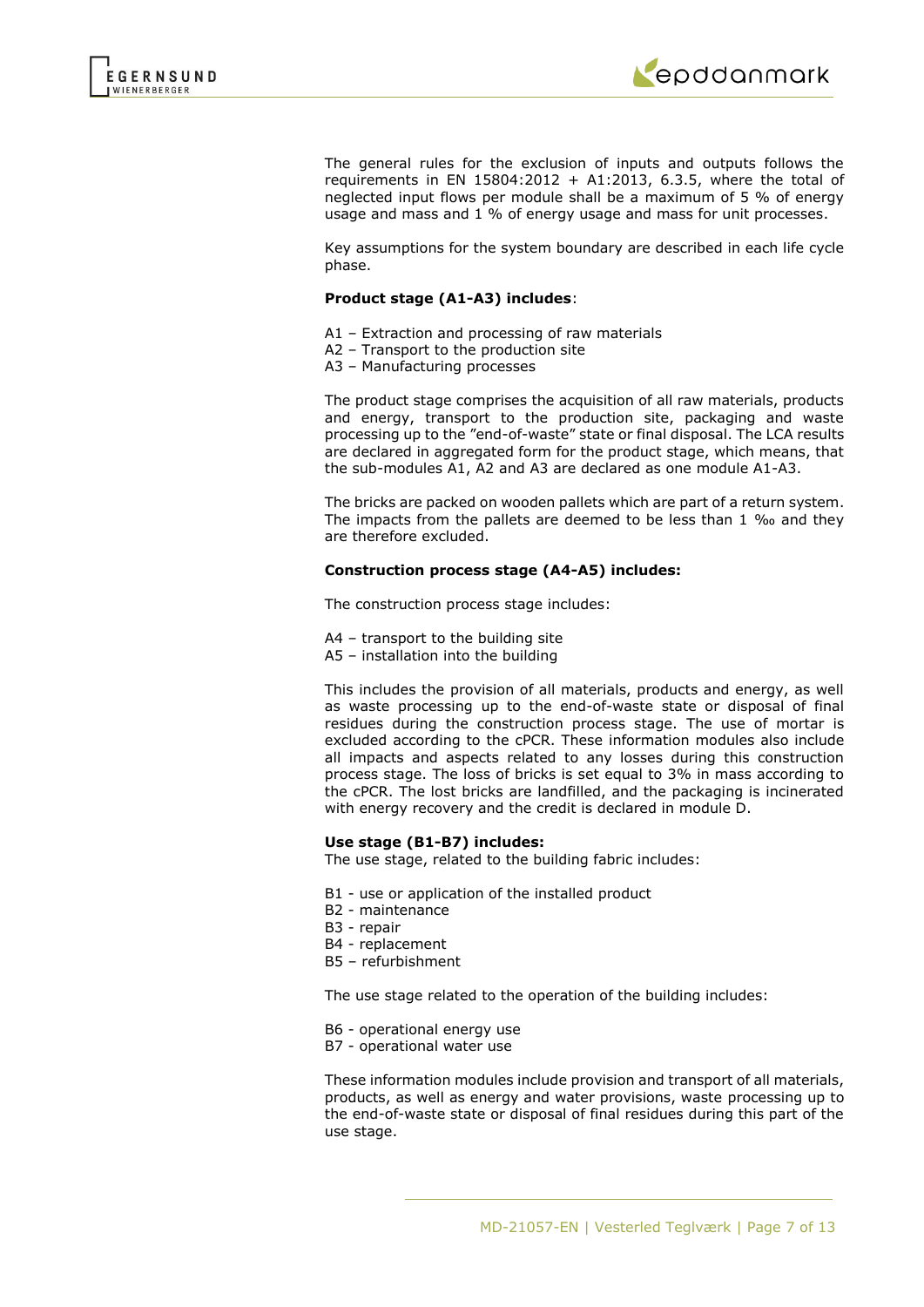



According to the cPCR these modules do in general not generate relevant environmental impacts and therefore has a value of zero.

# **End-of-life stage (C1-C4 + D)**

The end-of-life stage includes:

- C1 de-construction, demolition
- C2 transport to waste processing
- C3 waste processing for reuse, recovery and/or recycling
- C4 disposal

C1 can be ignored according to the cPCR, whereas the rest of the modules are included using national scenarios. In C4 1% of the bricks are landfilled.

Module D includes the reuse, recovery and/or recycling potentials, expressed as net impacts and benefits. These include the energy produced in A5 (incineration of packaging) and substitution of gravel from the recycling of crushed bricks.

**Cut-off criteria** The general rules for cut-offs of inputs and outputs in the EPD follows the rules in EN  $15804:2012 + A1:2013$  chapter 6.3.5. The maximum cut-off of input flows for a module is 5% for energy use and mass, while it is maximum 1% for unit processes.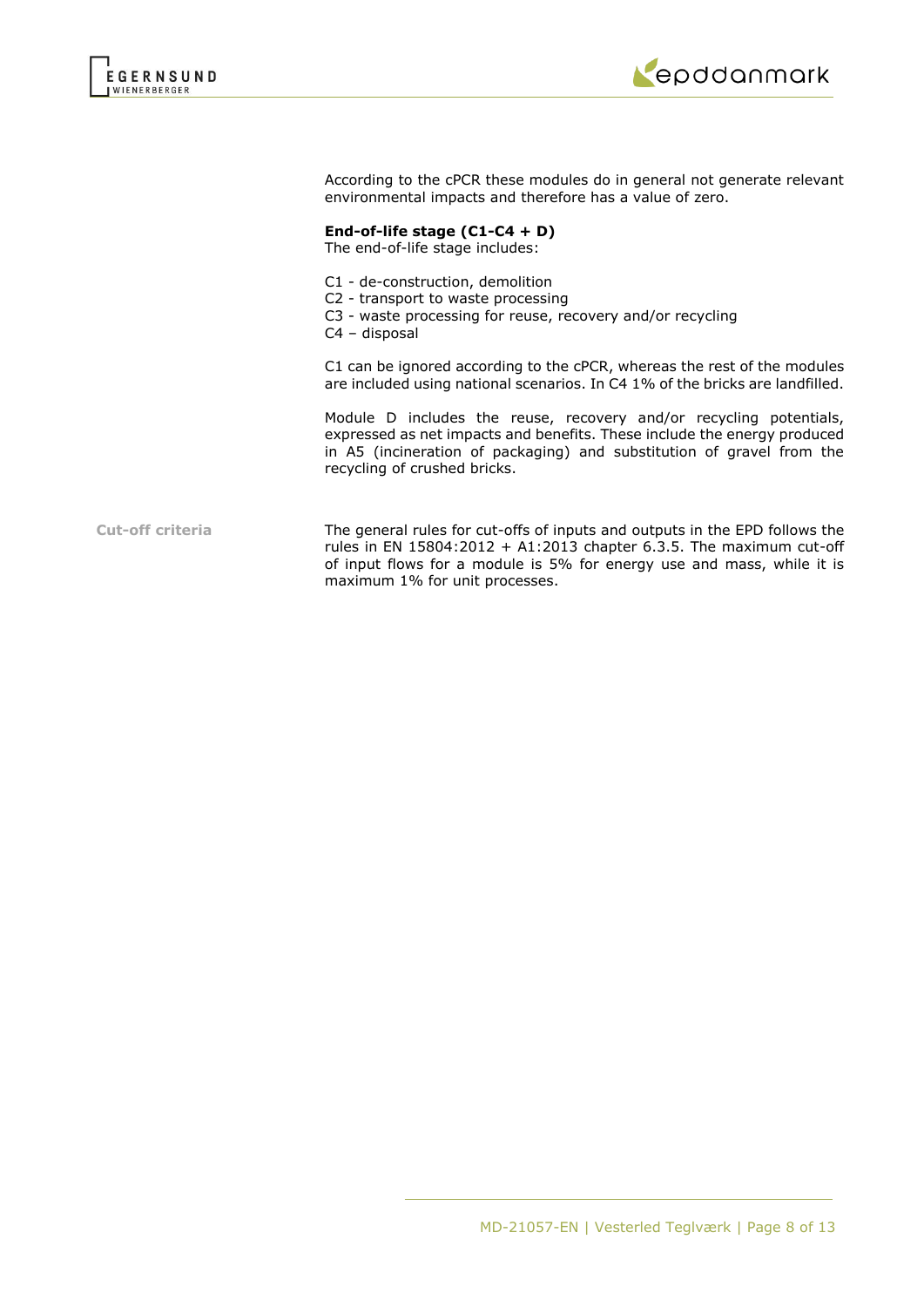

# LCA results

|                  | <b>ENVIRONMENTAL IMPACTS PER TONNE</b>                                                                                                                                                                                                                                                                                   |                          |                       |                |                |              |                |                |                |               |  |
|------------------|--------------------------------------------------------------------------------------------------------------------------------------------------------------------------------------------------------------------------------------------------------------------------------------------------------------------------|--------------------------|-----------------------|----------------|----------------|--------------|----------------|----------------|----------------|---------------|--|
| <b>Parameter</b> | Unit                                                                                                                                                                                                                                                                                                                     | $A1-A3$<br>(Natural gas) | $A1 - A3$<br>(Biogas) | A <sub>4</sub> | A <sub>5</sub> | <b>B1-C1</b> | C <sub>2</sub> | C <sub>3</sub> | C <sub>4</sub> | D             |  |
| <b>GWP</b>       | [ $kg CO2$ -eq.]                                                                                                                                                                                                                                                                                                         | $1.17E + 02$             | 5,48E+01              | $3.24E + 00$   | $4.69E + 00$   | $0,00E+00$   | 2,46E+00       | 7.04E-01       | 1,39E-01       | $-3,39E+00$   |  |
| <b>ODP</b>       | [kg CFC11-eg.]                                                                                                                                                                                                                                                                                                           | 1,13E-06                 | 1.11E-06              | 5,63E-16       | 2,90E-15       | $0.00E + 00$ | 4,28E-16       | 1,23E-16       | 7,60E-16       | $-5,01E-14$   |  |
| AP               | $[kq SO2-eq.]$                                                                                                                                                                                                                                                                                                           | 3,49E-01                 | 6,92E-01              | 2,36E-03       | 3,73E-03       | $0.00E + 00$ | 1,80E-03       | 2.11E-03       | 8,32E-04       | $-1,13E-02$   |  |
| EP               | [kg $PO43$ -eg.]                                                                                                                                                                                                                                                                                                         | 8,32E-02                 | 2,13E-01              | 4,70E-04       | 5,65E-04       | $0,00E+00$   | 3,57E-04       | 4,93E-04       | 9,43E-05       | $-2,24E-03$   |  |
| <b>POCP</b>      | [kg ethene-eg.]                                                                                                                                                                                                                                                                                                          | 1.57E-02                 | 2.86E-02              | $-3.77E - 05$  | $-5.77E - 05$  | $0.00E + 00$ | $-2.86E - 05$  | 2.19E-04       | 6.39E-05       | $-1.09E - 03$ |  |
| <b>ADPE</b>      | [kg Sb-eq.]                                                                                                                                                                                                                                                                                                              | 2,89E-04                 | 3,93E-04              | 2.52E-07       | 7,32E-08       | $0.00E + 00$ | 1.92E-07       | 5,52E-08       | 1,40E-08       | $-6,52E-07$   |  |
| <b>ADPF</b>      | [MJ]                                                                                                                                                                                                                                                                                                                     | 1,83E+03                 | 4.89E+02              | $4.38E + 01$   | $1.06E + 01$   | $0.00E + 00$ | 3,33E+01       | 9,59E+00       | 1,89E+00       | $-4,53E+01$   |  |
| Caption          | GWP = Global warming potential; ODP = Ozone depletion potential; AP = Acidification potential of soil and water; EP = Eutrophication potential; POCP = Photochemical ozone creation potential; ADPE = Abiotic<br>depletion potential for non fossil resources: $ADPF = Abiotic$ depletion potential for fossil resources |                          |                       |                |                |              |                |                |                |               |  |

|                  | <b>RESOURCE USE PER TONNE</b> |                                                                                                                                                                                                                                                                                                                                                                                                                                                                                                                                                                                 |                     |                |                |              |                                                                                   |                |                |              |
|------------------|-------------------------------|---------------------------------------------------------------------------------------------------------------------------------------------------------------------------------------------------------------------------------------------------------------------------------------------------------------------------------------------------------------------------------------------------------------------------------------------------------------------------------------------------------------------------------------------------------------------------------|---------------------|----------------|----------------|--------------|-----------------------------------------------------------------------------------|----------------|----------------|--------------|
| <b>Parameter</b> | <b>Unit</b>                   | $A1-A3$<br>(Natural gas)                                                                                                                                                                                                                                                                                                                                                                                                                                                                                                                                                        | $A1-A3$<br>(Biogas) | A <sub>4</sub> | A <sub>5</sub> | <b>B1-C1</b> | C <sub>2</sub>                                                                    | C <sub>3</sub> | C <sub>4</sub> | D            |
| PERE             | [MJ]                          | 5,38E+02                                                                                                                                                                                                                                                                                                                                                                                                                                                                                                                                                                        | 4,74E+03            | 2,46E+00       | 1,16E+00       | $0,00E+00$   | 1,87E+00                                                                          | 5,38E-01       | 2,62E-01       | $-2,12E+01$  |
| <b>PERM</b>      | [MJ]                          | 6,72E+00                                                                                                                                                                                                                                                                                                                                                                                                                                                                                                                                                                        | $6,72E+00$          | $0,00E + 00$   | $0,00E + 00$   | $0.00E + 00$ | $0,00E+00$                                                                        | $0,00E+00$     | $0,00E + 00$   | $0,00E+00$   |
| <b>PERT</b>      | [MJ]                          | 5,44E+02                                                                                                                                                                                                                                                                                                                                                                                                                                                                                                                                                                        | 4,75E+03            | 2,46E+00       | 1,16E+00       | $0.00E + 00$ | 1,87E+00                                                                          | 5,38E-01       | 2,62E-01       | $-2,12E+01$  |
| <b>PENRE</b>     | [MJ]                          | 1,85E+03                                                                                                                                                                                                                                                                                                                                                                                                                                                                                                                                                                        | 5,28E+02            | 4,41E+01       | 1,08E+01       | $0.00E + 00$ | $3,35E+01$                                                                        | $9,65E+00$     | 1,95E+00       | $-5,20E+01$  |
| <b>PENRM</b>     | [MJ]                          | 4,50E+01                                                                                                                                                                                                                                                                                                                                                                                                                                                                                                                                                                        | 4,50E+01            | $0.00E + 00$   | $0,00E + 00$   | $0,00E+00$   | $0,00E + 00$                                                                      | $0,00E+00$     | $0,00E + 00$   | $0,00E+00$   |
| <b>PENRT</b>     | [MJ]                          | 1,89E+03                                                                                                                                                                                                                                                                                                                                                                                                                                                                                                                                                                        | 5,73E+02            | $4,41E+01$     | 1,08E+01       | $0,00E+00$   | $3,35E+01$                                                                        | $9,65E+00$     | 1,95E+00       | $-5,20E+01$  |
| <b>SM</b>        | [kg]                          | 1,16E+00                                                                                                                                                                                                                                                                                                                                                                                                                                                                                                                                                                        | 1,16E+00            | $0.00E + 00$   | $0,00E+00$     | $0,00E+00$   | $0,00E + 00$                                                                      | $0,00E+00$     | $0,00E + 00$   | $0.00E + 00$ |
| <b>RSF</b>       | [MJ]                          | $0.00E + 00$                                                                                                                                                                                                                                                                                                                                                                                                                                                                                                                                                                    | 6,18E+02            | $0,00E + 00$   | $0,00E + 00$   | $0.00E + 00$ | $0,00E+00$                                                                        | $0,00E+00$     | $0,00E + 00$   | $0,00E+00$   |
| <b>NRSF</b>      | [MJ]                          | $0.00E + 00$                                                                                                                                                                                                                                                                                                                                                                                                                                                                                                                                                                    | $0,00E+00$          | $0,00E + 00$   | $0,00E + 00$   | $0.00E + 00$ | $0,00E + 00$                                                                      | $0,00E+00$     | $0,00E+00$     | $0,00E+00$   |
| <b>FW</b>        | $\left[\text{m}^3\right]$     | 2,72E-01                                                                                                                                                                                                                                                                                                                                                                                                                                                                                                                                                                        | 1,16E+00            | 2,81E-03       | 1,08E-02       | $0.00E + 00$ | 2,14E-03                                                                          | 6,16E-04       | 4,81E-04       | $-1,40E-02$  |
| Caption          |                               | PERE = Use of renewable primary energy excluding renewable primary energy resources used as raw materials; PERM = Use of renewable primary energy resources used as raw materials; PERT =<br>Total use of renewable primary energy resources; PENRE = Use of non renewable primary energy excluding non renewable primary energy resources used as raw materials; PENRM = Use of non<br>renewable primary energy resources used as raw materials; PENRT = Total use of non renewable primary energy resources; SM = Use of secondary material; RSF = Use of renewable secondary |                     |                |                |              | fuels; NRSF = Use of non renewable secondary fuels; $FW = Use$ of net fresh water |                |                |              |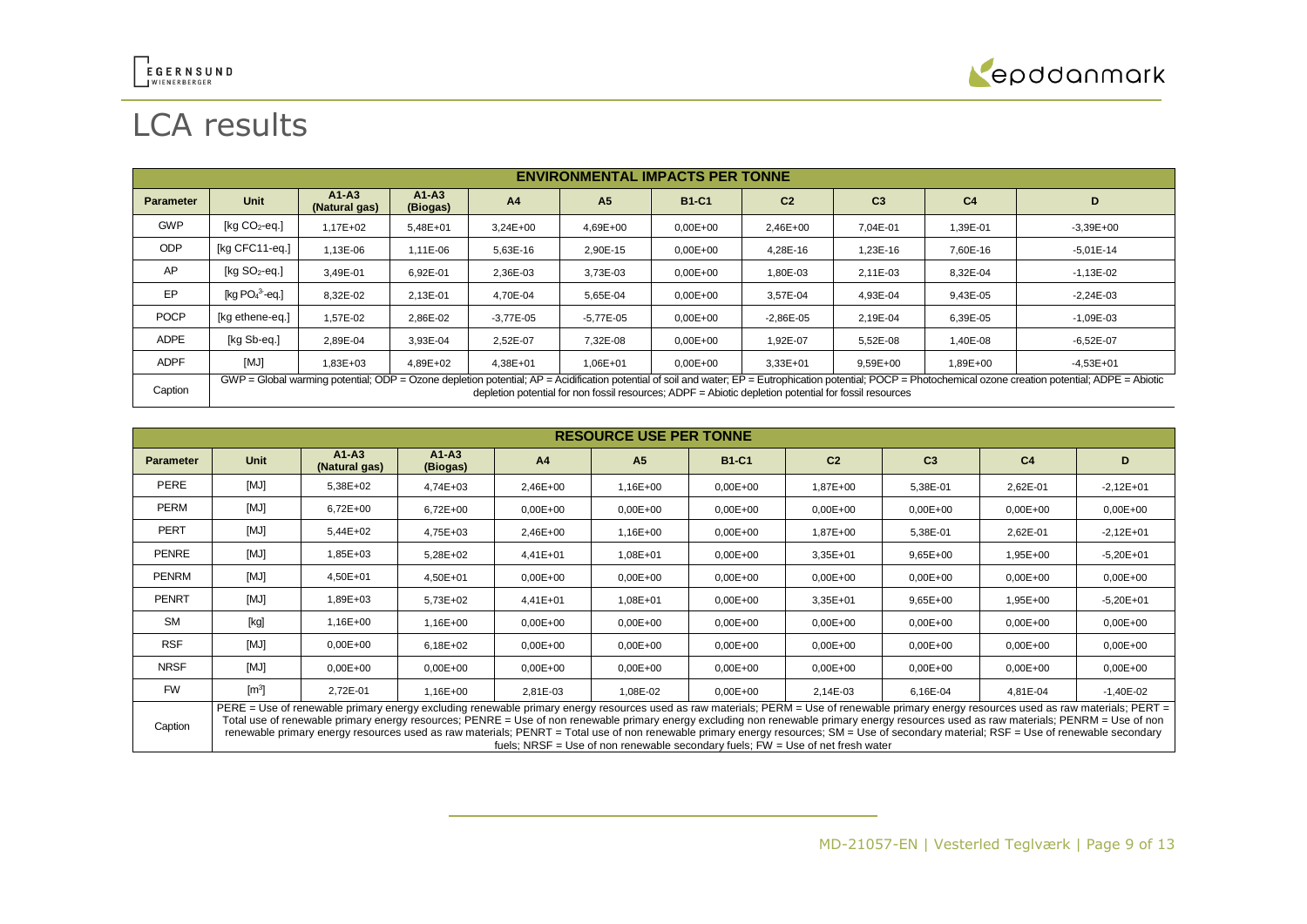

|                  | <b>WASTE CATEGORIES AND OUTPUT FLOWS PER TONNE</b> |                                                                                                                                                                                                                                                                                 |                       |                |                |              |                |                |                |              |  |
|------------------|----------------------------------------------------|---------------------------------------------------------------------------------------------------------------------------------------------------------------------------------------------------------------------------------------------------------------------------------|-----------------------|----------------|----------------|--------------|----------------|----------------|----------------|--------------|--|
| <b>Parameter</b> | Unit                                               | $A1-A3$<br>(Natural gas)                                                                                                                                                                                                                                                        | $A1 - A3$<br>(Biogas) | A <sub>4</sub> | A <sub>5</sub> | <b>B1-C1</b> | C <sub>2</sub> | C <sub>3</sub> | C <sub>4</sub> | D            |  |
| <b>HWD</b>       | [kg]                                               | 3.26E-07                                                                                                                                                                                                                                                                        | 3,19E-06              | 2,22E-09       | 9,62E-10       | $0,00E+00$   | 1,69E-09       | 4,86E-10       | 2,07E-10       | $-1,93E-08$  |  |
| <b>NHWD</b>      | [kg]                                               | 2,30E+00                                                                                                                                                                                                                                                                        | $5,32E+00$            | 6,54E-03       | $3.01E + 01$   | $0,00E+00$   | 4,98E-03       | 1,43E-03       | $9,72E+00$     | $-4,01E+01$  |  |
| RWD              | [kg]                                               | 1,65E-03                                                                                                                                                                                                                                                                        | 6,77E-03              | 5,33E-05       | 1,02E-04       | $0,00E+00$   | 4,05E-05       | 1,17E-05       | 2,04E-05       | $-2,59E-03$  |  |
|                  |                                                    |                                                                                                                                                                                                                                                                                 |                       |                |                |              |                |                |                |              |  |
| <b>CRU</b>       | [kg]                                               | $0.00E + 00$                                                                                                                                                                                                                                                                    | $0.00E + 00$          | $0.00E + 00$   | $0.00E + 00$   | $0.00E + 00$ | $0.00E + 00$   | $0,00E+00$     | $0,00E + 00$   | $0,00E + 00$ |  |
| <b>MFR</b>       | [kg]                                               | $9.47E + 00$                                                                                                                                                                                                                                                                    | $9.47E + 00$          | $0.00E + 00$   | $0,00E + 00$   | $0.00E + 00$ | $0.00E + 00$   | $9.61E + 02$   | $0,00E + 00$   | $0,00E + 00$ |  |
| <b>MER</b>       | [kg]                                               | $0,00E+00$                                                                                                                                                                                                                                                                      | $0,00E+00$            | $0.00E + 00$   | $0,00E + 00$   | $0.00E + 00$ | $0,00E+00$     | $0,00E+00$     | $0,00E + 00$   | $0,00E + 00$ |  |
| EEE              | [MJ]                                               | $0,00E+00$                                                                                                                                                                                                                                                                      | $0,00E+00$            | $0.00E + 00$   | 8,05E+00       | $0,00E+00$   | $0,00E+00$     | $0,00E+00$     | $0,00E + 00$   | $0,00E + 00$ |  |
| <b>EET</b>       | [MJ]                                               | $0.00E + 00$                                                                                                                                                                                                                                                                    | $0,00E+00$            | $0.00E + 00$   | 1,43E+01       | $0.00E + 00$ | $0,00E+00$     | $0,00E+00$     | $0,00E + 00$   | $0,00E + 00$ |  |
| Caption          |                                                    | HWD = Hazardous waste disposed; NHWD = Non hazardous waste disposed; RWD = Radioactive waste disposed; CRU = Components for re-use; MFR = Materials for recycling; MER = Materials for<br>energy recovery; $EEE = Exported electrical energy$ ; $EET = Exported thermal energy$ |                       |                |                |              |                |                |                |              |  |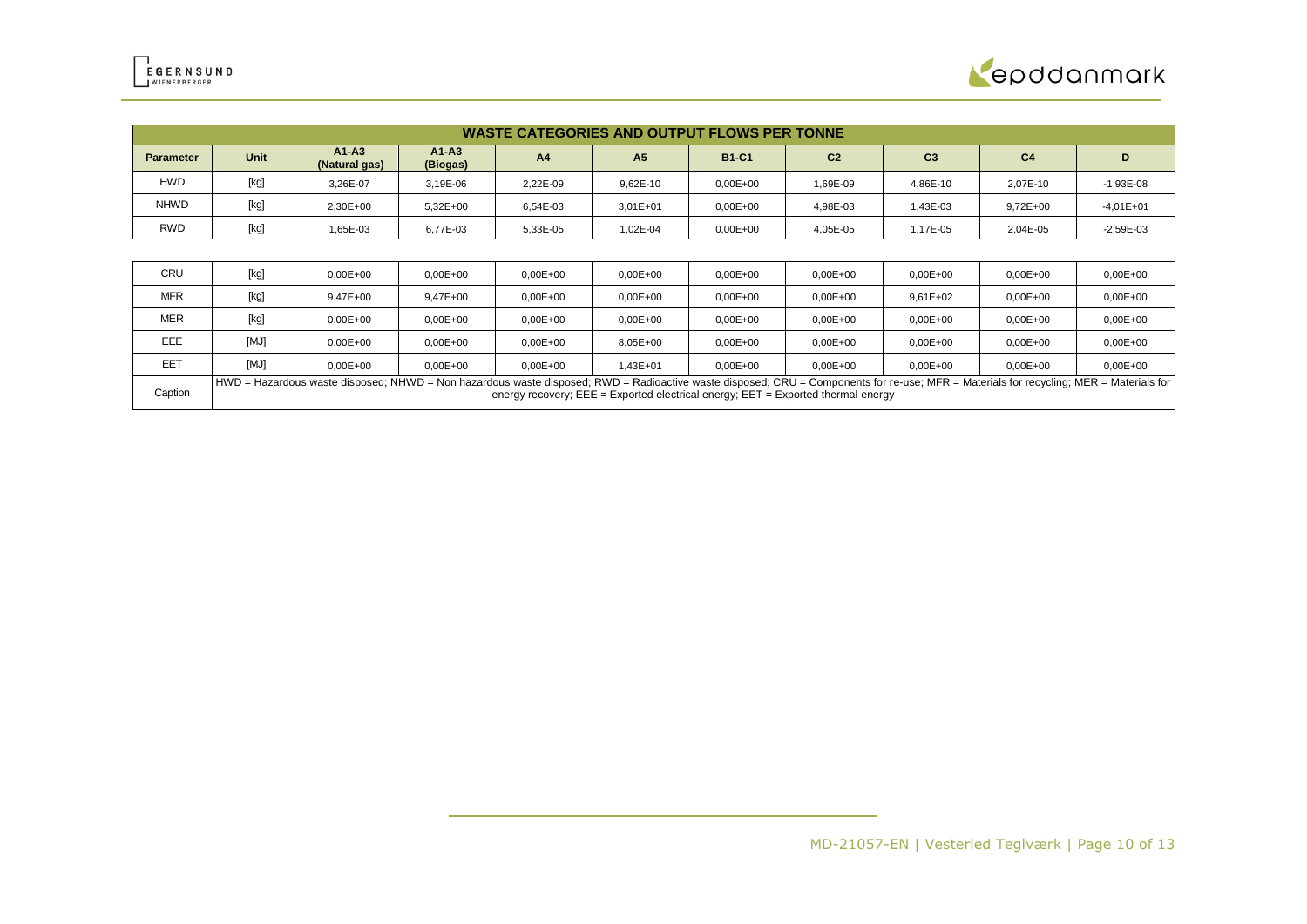

# Additional information

**Technical information on scenarios**

### **Transport to the building site (A4)**

| Parameter                                   | Value                                                          | Unit              |
|---------------------------------------------|----------------------------------------------------------------|-------------------|
| Fuel type and consumption                   | Diesel (0,018 L/tkm)                                           |                   |
| Truck type                                  | Euro 6 more than 32t gross<br>weight / 24,7 t payload capacity |                   |
| Transport distance                          | 50                                                             | km                |
| Capacity utilisation (including empty runs) | 61                                                             | $\frac{0}{0}$     |
| Gross density of transported product        | 1725-1775                                                      | kq/m <sup>3</sup> |
| Capacity utilisation, volume factor         |                                                                |                   |

### **Installation of the product in the building (A5)**

| Parameter                               | Value | Unit |
|-----------------------------------------|-------|------|
| Waste material (bricks)                 | 30    | kq   |
| Waste material (packaging)              | 1,5   | kq   |
| Direct emissions to air, soil and waste |       | kq   |

### **Use (B1-B7)**

| -----        |      |
|--------------|------|
| Parameter    | Jnit |
| Not relevant |      |

#### **Reference service life**

| Reference service Life                                                      | 150 years                                                                             |
|-----------------------------------------------------------------------------|---------------------------------------------------------------------------------------|
| Declaration of performance (at<br>gate) etc.                                | DoP                                                                                   |
| Instructions of use                                                         | DoP                                                                                   |
| Assumed quality of installation<br>work according to producer<br>quidelines | www.mur-tag.dk/udfoerelse/murerhaandbogen-2020/                                       |
| Outdoor environment -<br>weather, wind, pollution, UV<br>etc.               | https://www.egernsund.com/produkter/mursten/teknisk-<br>information.html              |
| Indoor environment -<br>temperature, moisture etc.                          | https://sbi.dk/Assets/Muret-byggeri-og-indeklima 1/Muret-<br>byggeri-og-indeklima.pdf |
| Use conditions - mechanical<br>tear, use frequency etc.                     | https://www.egernsund.com/produkter/mursten/teknisk-<br>information.html              |
| Maintenance (frequency, type,<br>quality, replacements etc.)                | Construction Clay Products, TBE 2014                                                  |

### **End of life (C1-C4)**

| Parameter                    | Value | <b>Unit</b> |
|------------------------------|-------|-------------|
| Separated construction waste | 970   | kg          |
| Mixed construction waste     |       | kq          |
| For reuse                    |       | kg          |
| For recycling                | 960,3 | kq          |
| For energy recovery          |       | kg          |
| For landfilling              | 9.    | Κq          |

### **Reuse, recovery and/or recycling potential (D)**

| Parameter      | Value | Unit |
|----------------|-------|------|
| PE             | 1,03  | kg   |
| PET            | 0,03  | kg   |
| Cardboard      | 0,45  | kg   |
| Crushed bricks | 960,3 | kg   |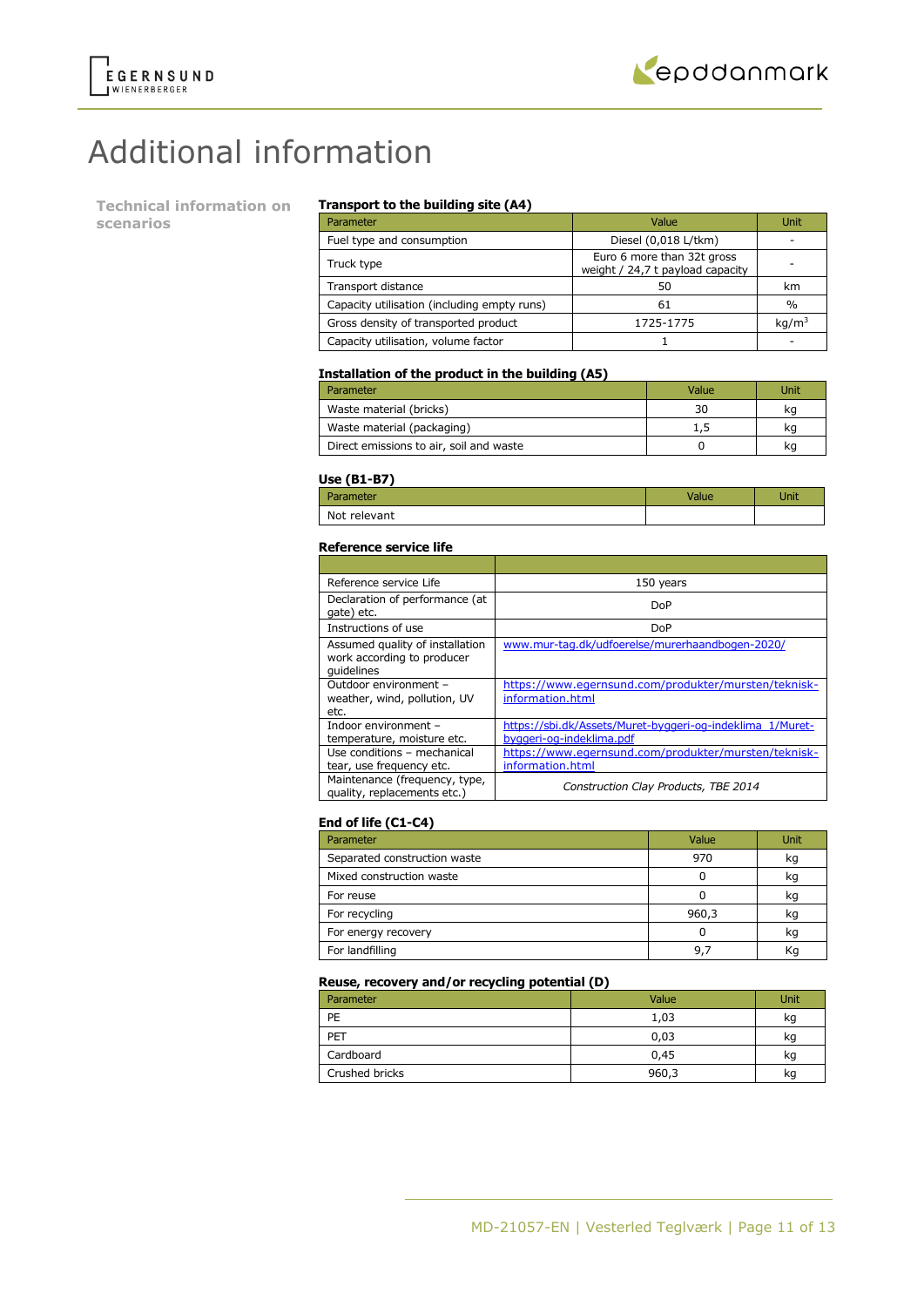



**Indoor air** *The EPD does not give information on release of dangerous substances to indoor air because the horizontal standards on measurement of release of regulated dangerous substances from construction products using harmonised test methods according to the provisions of the respective technical committees for European product standards are not available.*

**Soil and water** *The EPD does not give information on release of dangerous substances to soil and water because the horizontal standards on measurement of release of regulated dangerous substances from construction products using harmonised test methods according to the provisions of the respective technical committees for European product standards are not available.*